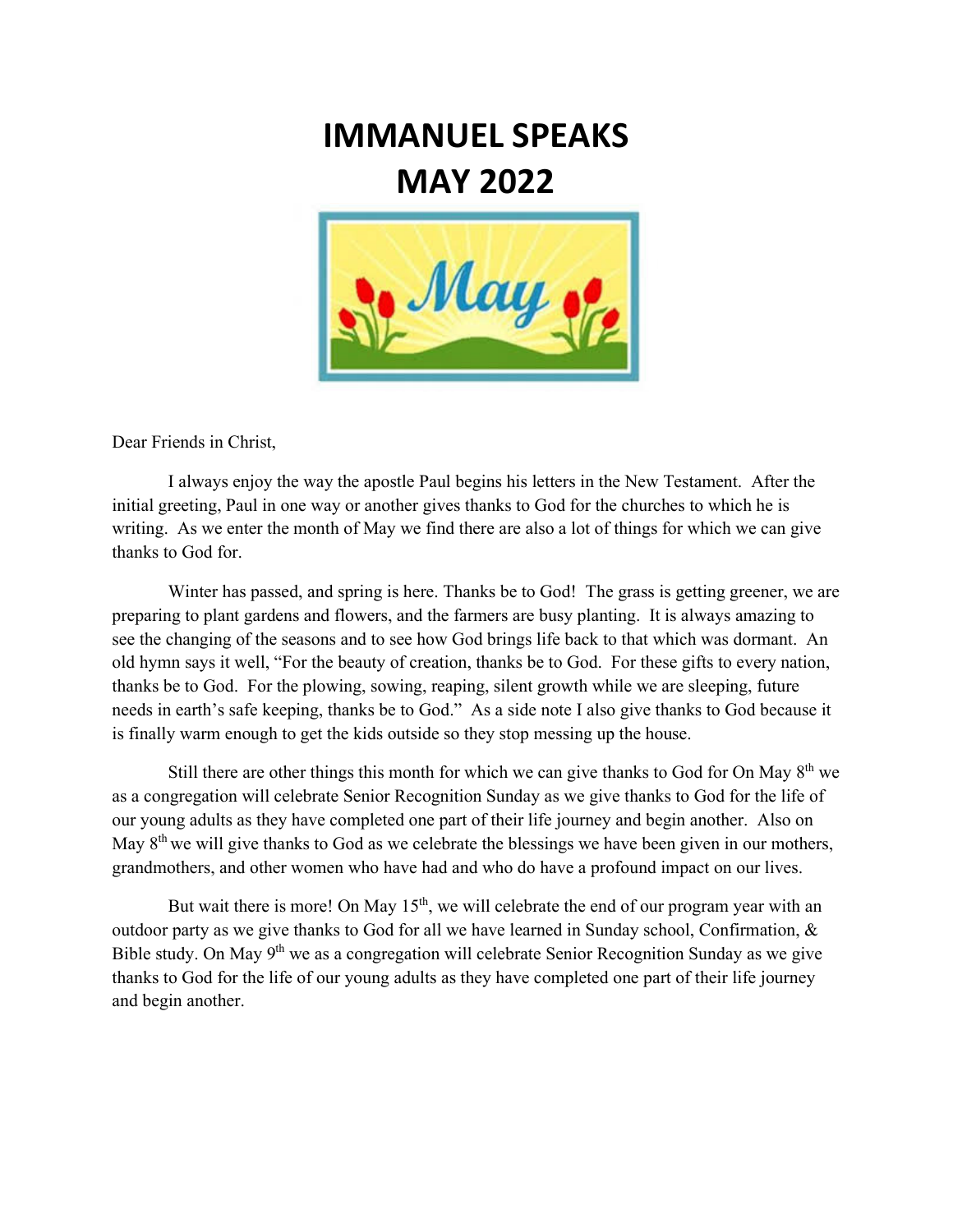But wait there is more! On May  $30<sup>th</sup>$  we will celebrate Memorial Day. We will stop and give thanks to God for the men and women who have served our country. We will give thanks to God for these men and women who have protected us, defended us, and in some cases have laid down their lives so that others may live free from tyranny and injustice.

 But wait there is more! I am sure there will be other moments in your life this month where you will all give thanks to God.

 As we travel through this month of May there are many things to be thankful for. There is one more reason that I would like to add. As a church we continue to move through the season of Easter. According to our secular calendar Easter is only one day. However, the season of Easter begins on Easter Sunday and runs for 50 days until Pentecost. During this season as we gather, we will continue to hear the good news of the resurrection. We will hear that Christ has risen, he has risen indeed! Amidst the fears of this life, amidst the trials, amidst the presence of sickness and death; we will hear the good news that Christ has conquered all that seeks to separate us from life with him both now and forever. The message of the Empty tomb resounds throughout these 50 days that Christ has arisen, is present with us, and has promised to go before us into the joys and sorrows of this life. And he does so with the promise that nothing in all of creation will separate us from his love.

My Friends, there is a lot to be thankful about in the month of May. As we journey through these 50 days of Easter and as we celebrate these different events, let us all take a moment to give thanks to God for the blessings that he has given us.

In Christ,

Pastor Joel

**Pastor's Report to Church Council (March 9th to April 12th) Rev. Joel Gueningsman April 12, 2022** 

## **Pastoral Acts**

• **42 in person/phone pastoral visits; presided at 1 funeral: Walter Bluhm & 1 baptism: Eden Jo Bleick**

### **Worship**

- **Mid-week Lenten worship** 
	- o **Every Wednesday beginning March 9th to April 6th** 
		- **Meal at 5:30pm, Bible Jeopardy/Friendly Feud 6:30, worship at 7**
		- **Lenten focus: Each Wednesday we will explore a person who gives witness to Jesus in the gospel of John**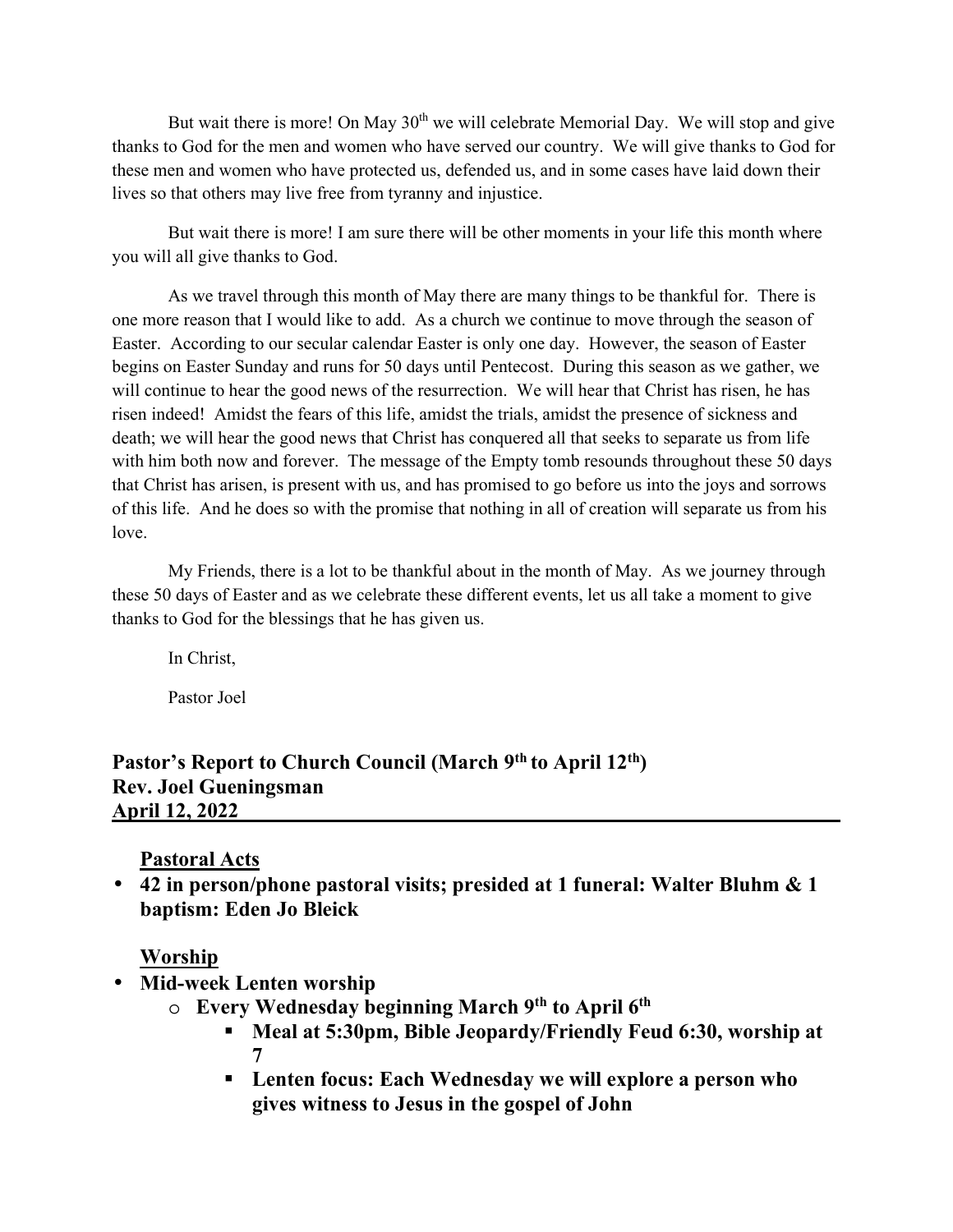- **Holy Week Schedule** 
	- o **Palm/Passion Sunday worship, youth activities, & Easter egg hunt**
	- o **Maundy Thursday with first communion at 7pm. 6 first communion students.**
	- o **Good Friday Tenebrae service at 7pm**
	- o **Easter Sunday at 630am & 9 am.**

### **Education/Youth & Family**

- **Confirmation** 
	- o **Class to resume April 20th. Final night of class May 4th .**
- **7-12 bowling on May 1st in Montevideo**
- **End of the year Sunday school celebration on May 15th**
- **Graduate recognition & Mother's day May 8th**
- **VBS May 21st & 22nd**

## **Mission & Outreach**

- o **New TV purchased for the care center.**
- o **Wonderful turn out to April 3rd community meal. Next meal May 1st . On the menu: pulled pork, cheesy hash browns, California blend veggies, & desert.**

## **Wider Church**

o **Synod Assembly, online, Saturday June 11th from 9am to 6pm** 

## **Continuing Education/Pastoral Self-Care**

o **Sabbatical from May 30th to Sept 5th CHURCH COUNCIL MEETING April 12, 2022 at 7:00 p.m.** 

Attending: LuAnn Kruger, Jane Niemeyer, Michael Pankratz, Andrea Prekker, Harold Goedgedrag, Ross Pederson, Isaac Gosseling, Michele Shubert, Pastor Joel and Kat Schwitters (Treasurer)

Absent: Jim Jaensich

Pastor Joel led devotions and prayers, John's account of Maundy Thursday, Chapter 13, "Jesus loved his disciples to the end".

The agenda was reviewed and M/S/P.

The Secretary's report was reviewed and M/S/P.

The Treasurer's report: As of March  $31<sup>st</sup>$ , 2022, checking account is \$27,992.48 (after paying remainder of painting bill). Savings account is \$93,779.35. Council discussed for future construction and large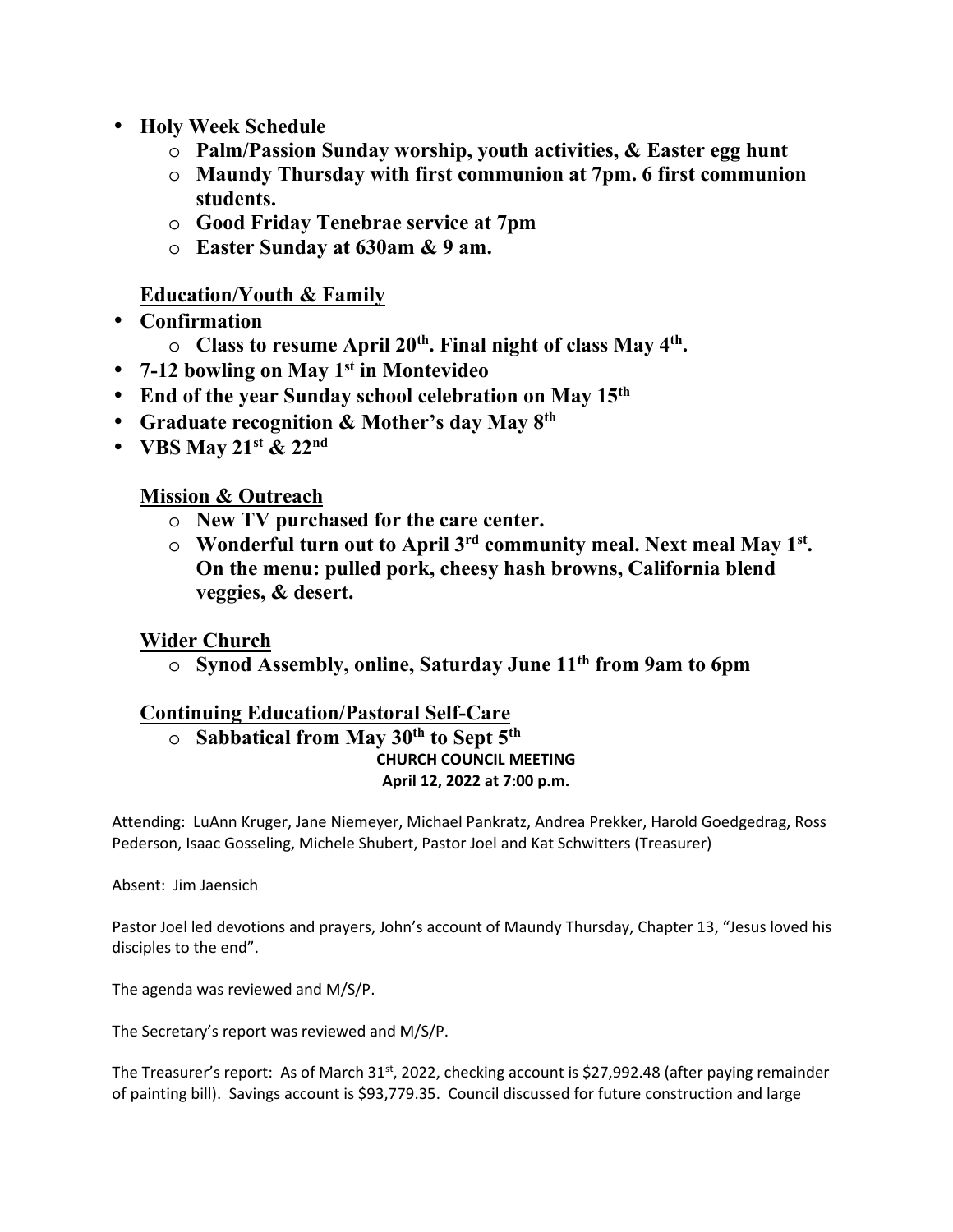projects around the church, there needs to be a written summary of additional charges that is brought to the council to be approved.

#### Committee Reports:

 Property and Management Committee Members: Ken Beyerl-Chairperson, Larry Niemeyer, Tami Prekker, Steve Kruger, Tim Sabe, Mike Pankratz and Isaac Gosseling (Council Representatives). Sunday School/Youth: VBS, May 21 & 22, Bowling Event for 7-12 Graders on May 1st. Congregational Life: Sunday, May 15th immediately following church, Family Fun Day at the Clara City City Park – coffee, cookies, kickball and lunch. Stingers event, Monday, June 6<sup>th</sup>. We will be selling "Be the Light" Immanuel Lutheran Church t-shirts as a fundraiser for Congregational Life Committee events. Bean Bag evening on Wednesday, June 15<sup>th</sup> by the Lions Playground/Care Center. Green Lake Boat Cruise on Sunday, July 31st.

Pastor Reports: See Report attached to Newsletter

#### Old Business:

Property Update:

- 1. Gary Meyer has given pictures to the people making new signs outside of town, waiting for them to complete them.
- 2. Isaac Gosseling ordered flag brace should be in the end of the week.
- 3. The shed has been completed and will be delivered when the ground dries up.
- 4. The fans in the sanctuary have been installed.
- 5. The courtyard door has been fixed.
- 6. Butch Hasbrook will clean up the mess made in the courtyard from the egress windows being put in the parsonage and seed the lawn.

New Business:

- 1. Council serving Maundy Thursday meal 5:30-6:30. Pizza, salad and cake.
- 2. Looking for church members to join a new Visitation Committee in our church.
- 3. Pastor Joel will be on Sabbatical, May 30 September 6. Pulpit supply has been filled except for June  $12<sup>th</sup>$ . Communion and children's sermons will continue every Sunday.

Next Council Meeting will be Tuesday, May 10<sup>th</sup>, 2022 at 7:00 p.m.

No further business was offered. Meeting was adjourned. M/S/P.

Respectfully Submitted, Michele Shubert Council Secretary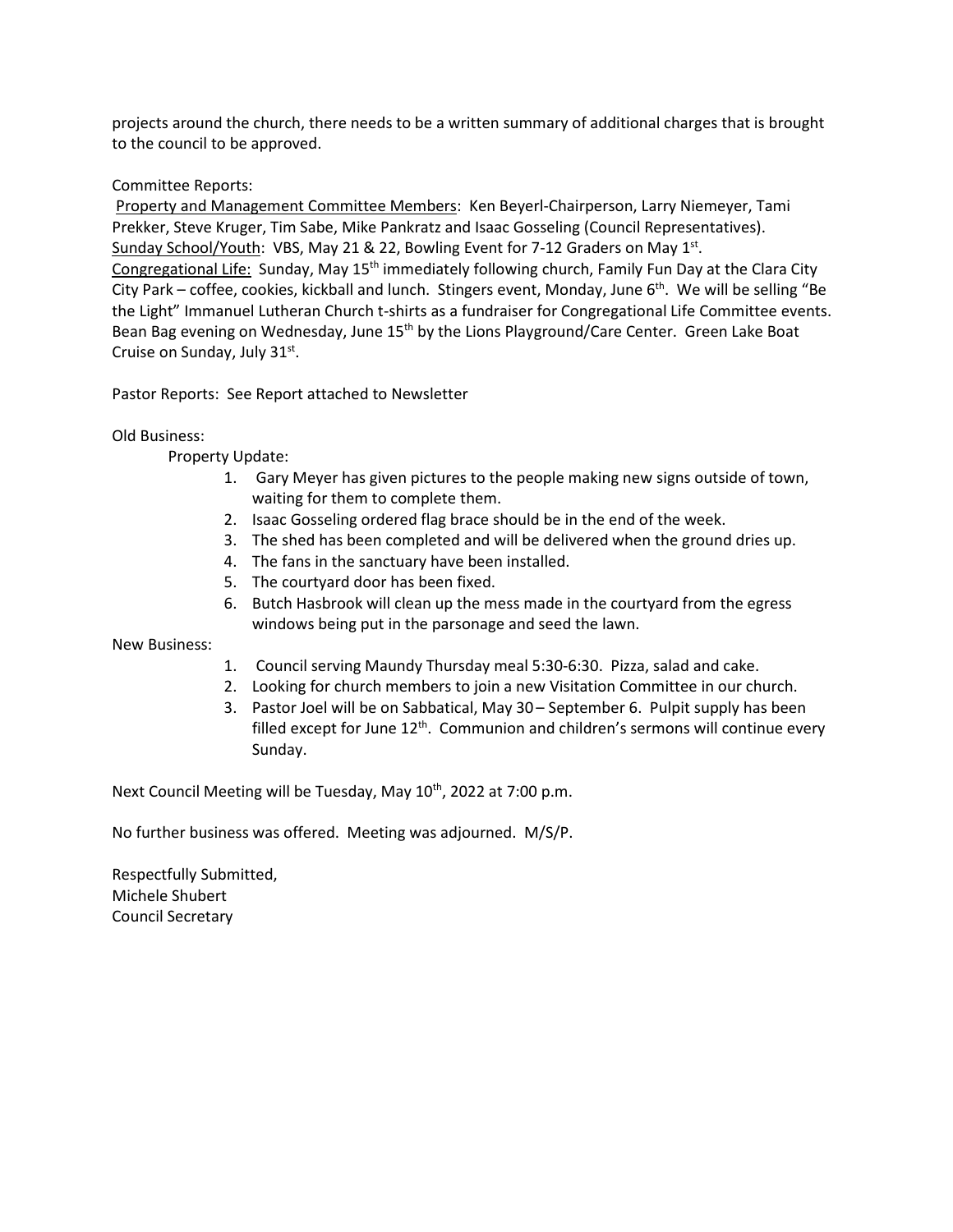#### **SENIOR DAY AT IMMANUEL SUNDAY, MAY 8**

We will be celebrating our graduating Seniors on Sunday, May 8<sup>th</sup> at the 9:00 a.m. worship service with coffee and treats afterwards in the fellowship hall.

The following seniors will be honored: Jasmine Colby, Kylee Kimpling, Wyatt Miller, and Hailey Wilkens.

May God bless and guide you during this new journey in life!

+++++++++++++++++++++++++++++++++++++++++++++++++++++++++++++++++++++++++++++++++++++

#### **TRIBE MEMBERSHIP FOR JULY 2022**

Below we have printed the Tribe Membership for July 2022. The chairperson(s) will be calling you in the near future asking you to help serve Immanuel in some way. Start thinking today what you can volunteer to help with…oh, and please say yes! If everyone takes one job, the "needs" list will be filled. Thank you so much!

Issachar Tribe Chuck and Bec Hinderks Jesse and Andrea Prekker Tami Prekker Keith Harms Dave Rosendahl Bob and Sharon Jaensich Jim and Lori Schmaedeka Bob and Alice DeGrote Tom and Diane Pieper Brian and Becka Bratsch

+++++++++++++++++++++++++++++++++++++++++++++++++++++++++++++++++++++++++++++++++++++

#### **OPEN RADIO BROADCASTS FOR 2022**

Listed below are the open radio broadcasts for the rest of 2022. If you would like to sponsor a radio broadcast, please contact the church office at 847-2138 or stop in the church office, or talk to Kathy. The cost is \$100.00 for each broadcast. Thank you to all of you who have supported this outreach of Immanuel Lutheran Church!

| July 3, 10, 24, 31 | October 30                                     |
|--------------------|------------------------------------------------|
| August 7           | November 6, 20, 23 (Thanksgiving Ever Service) |
| September 4, 18    | December 4, 11, 18                             |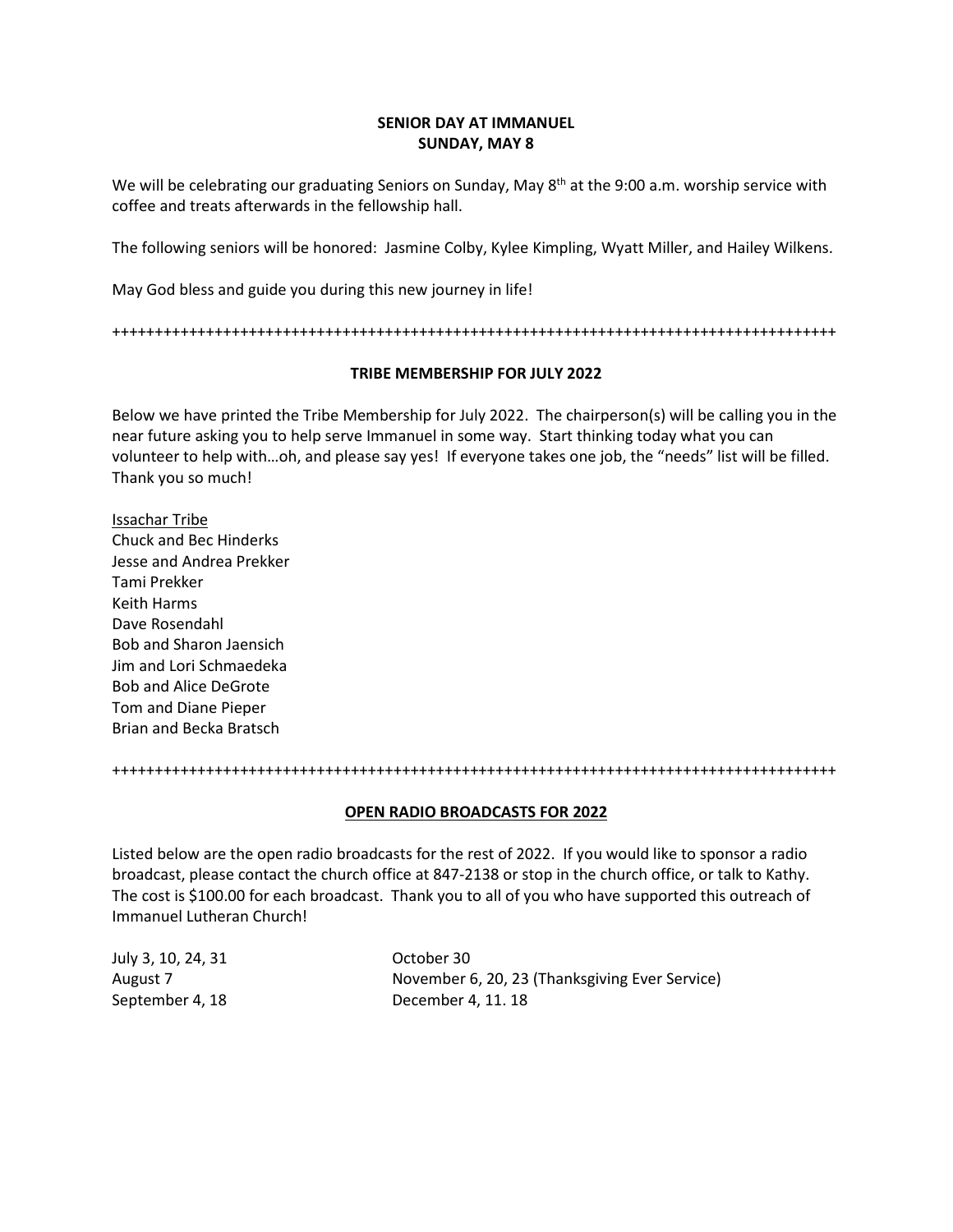#### **ATTENTION: ALL WOMEN OF IMMANUEL LUTHERAN CHURCH**

We will be getting together again on **Wednesday, May 25th from 2:00-3:30 p.m.** Come to Immanuel and gather in the fellowship hall for laughter, coffee, treats and sharing. Come and enjoy each other's conversation! Hope to see you all there!

+++++++++++++++++++++++++++++++++++++++++++++++++++++++++++++++++++++++++++++++++++++

#### **2022 OFFERINGS COLLECTED FOR THE MONTH OF APRIL**

| Sunday, April 3    | \$2511.00 |
|--------------------|-----------|
| Sunday, April 10   | \$2798.29 |
| Thursday, April 14 | \$720.00  |
| Friday, April 15   | \$370.00  |
| Sunday, April 17   | \$4455.00 |
| Sunday, April 24   | \$2144.80 |

+++++++++++++++++++++++++++++++++++++++++++++++++++++++++++++++++++++++++++++++++++++

#### **COMMUNITY MEAL ON SUNDAY, MAY 1**

Our next Community Meal is Sunday, May 1<sup>st</sup> from 5:00-6:00 p.m. On the menu is: pulled pork sandwiches, California medley vegetable, cheesy hashbrown potatoes, and angel food cake with strawberries and whipped cream. We will be serving to go orders in the church alley way and also serving in the church basement. Please comment on the Facebook page or call the church office at 847- 2138 with the number of meals you are wanting. Everyone is welcome and the meal is free!

+++++++++++++++++++++++++++++++++++++++++++++++++++++++++++++++++++++++++++++++++++++

#### **TABLES FOR SALE**

We have 8 foot tables for sale that were used in the church basement years ago. If you would like any or all these tables, we are asking for a free will donation. You can talk to LuAnn, Tim Sabe, or call the church office at 847-2138.

+++++++++++++++++++++++++++++++++++++++++++++++++++++++++++++++++++++++++++++++++++++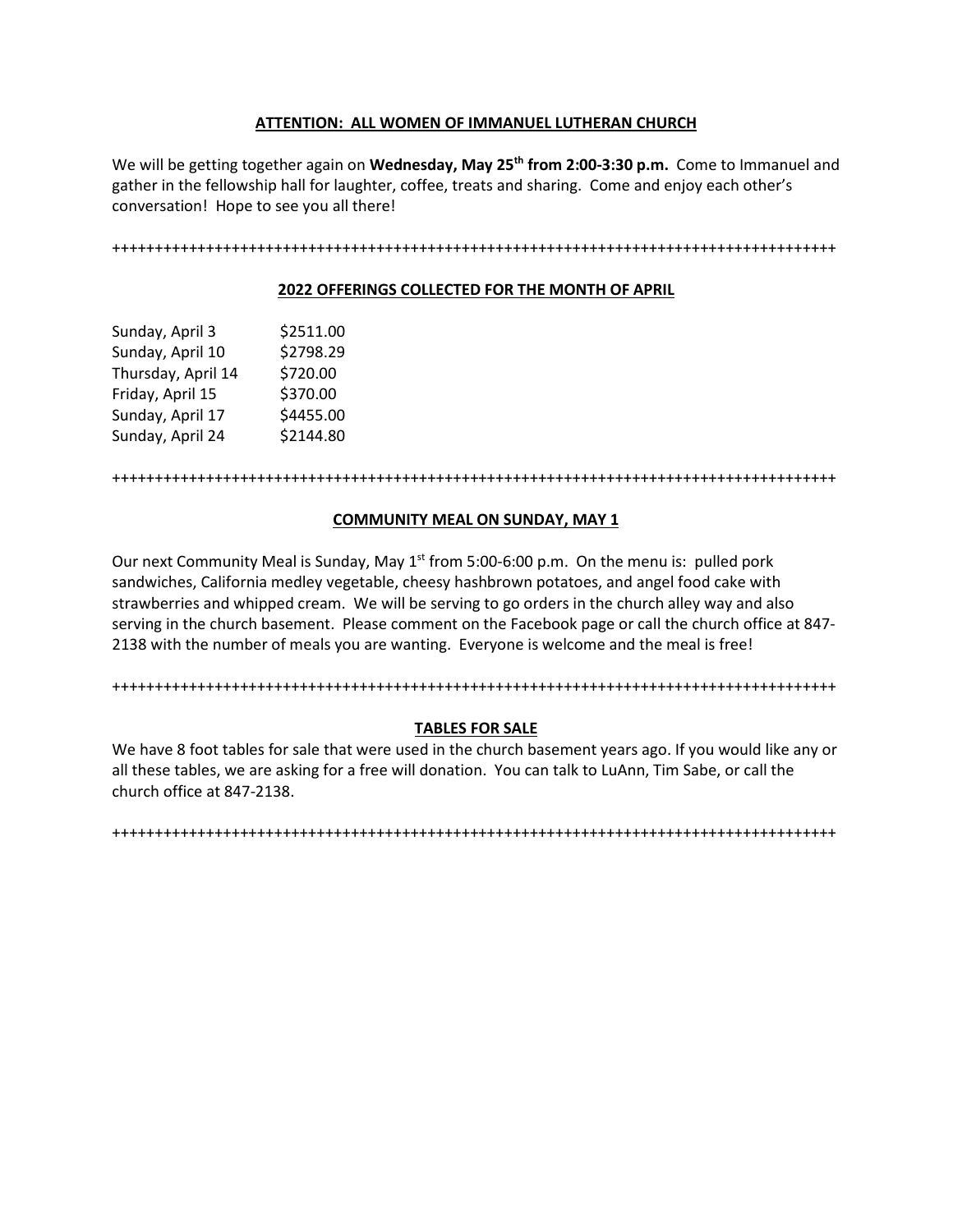#### **THANK YOU FROM THE CLARA CITY CARE CENTER**

"This thank you feels small in comparison to the incredibly generous donation of the 75 foot smart TV you gave to the Clara City Care Center. We are still in the process of setting it up to be placed safely in the West Dining Room for the residents weekly movie and popcorn, along with viewing worship, and Dvd's. Thank you from the bottom of our hearts for thinking of us and for knowing our need. Thank you!" Kris Nelson-Jensen Activity Director of the Clara City Care Center.

(This donation, made to the Clara City Care Center, was made from the free will offerings that were taken for Lenten suppers. So thank you to all of you who gave on Wednesday nights to make this awesome project happen!)

+++++++++++++++++++++++++++++++++++++++++++++++++++++++++++++++++++++++++++++++++++++

#### **GOD'S GOOD CREATION VACATION BILBE SCHOOL Saturday, May 21 and Sunday, May 22**

Vacation Bible School will be held on Saturday and Sunday, May 21 and 22, from 10:00 a.m. to 3:00 p.m. These 2 days we will have skits, crafts, games, missions, and of course, lunch and snacks! Sign up is even easier this year, check out Immanuel's website or their Facebook page, click on the VBS announcement for registration, answer a few questions, and you are done. Volunteers can do the same. Our concert will be held on Sunday, May 22 at 2:00 p.m. Encourage family and friends to attend!!

+++++++++++++++++++++++++++++++++++++++++++++++++++++++++++++++++++++++++++++++++++++

#### **WORSHIP ASSISTANTS FOR MONTH OF MAY**

| Sunday, May 1  | PowerPoint:<br>Acolyte:<br>Lay Reader: | Emersyn Pederson<br><b>Wyatt Swenson</b><br>Laine Rieger |
|----------------|----------------------------------------|----------------------------------------------------------|
| Sunday, May 8  | PowerPoint:<br>Acolyte:<br>Lay Reader: | Kylie Prekker<br>Breanna Dirksen<br>Annette Rosen        |
| Sunday, May 15 | PowerPoint:<br>Acolyte:<br>Lay Reader: | Kailee Rosendahl<br>Sam Miller<br>Cindy Meyer            |
| Sunday, May 22 | PowerPoint:<br>Acolyte:<br>Lay Reader: | Eve Swenson<br>Peyton Schlagel<br>Michele Shubert        |
| Sunday, May 29 | PowerPoint:<br>Acolyte:<br>Lay Reader: | Leia Colby<br>Jase Dirksen<br>Duane Dieken               |
|                |                                        |                                                          |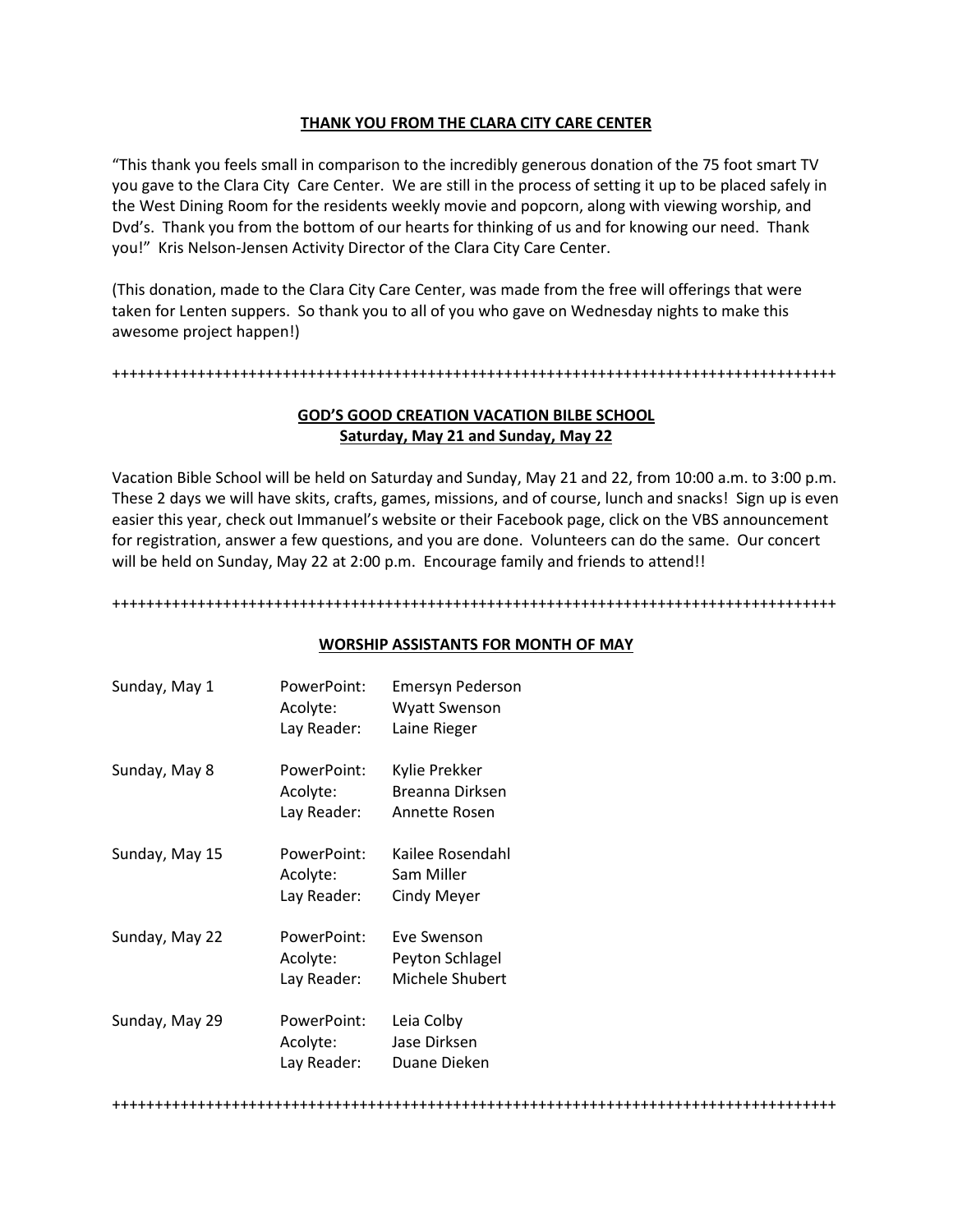# HAPPENINGS AT IMMANUEL!

## MARK YOUR CALENDARS!

**SUNDAY, MAY 15: Family Fun Day!** Right after worship service we will be going to the Clara City Park for coffee, treats, kickball, and then lunch! This is the last day of Sunday School! Everyone is welcome! Please come!

**SATURDAY AND SUNDAY, MAY 21 AND 22: Vacation Bible School!** From 10:00 a.m. to 3:00 p.m. We will have skits, crafts, games, missions, and of course, lunch and snacks! Sign up on Immanuel's Facebook page. The concert will be held on Sunday, May 22 at 2:00 p.m.

**WEDNESDAY, MAY 25: Coffee for Gals!** From 2:00 p.m. to 3:30 p.m. All women of the church are invited to come for fellowship, laughter, and coffee and treats. Bring a friend! Can't wait to see you!

**MONDAY, JUNE 6: Stingers Game!** We will again be going to a Stingers game in Willmar! 6:00 p.m. there will be a meal and the game starts at 7:00 p.m. We will let everyone know when the tickets are available to purchase.

**WEDNESDAY, JUNE 15: Bean Bag Evening!** We will meet at the Lions Playground by the Clara City Care Center to play bean bags. More information to follow on this!

**SUNDAY, JULY 31: Green Lake Boat Cruise!** Immanuel will be going on a boat cruise around Green Lake in Spicer. It is so fun to get on the boat and relax as you cruise all around Green Lake. Of course, there will be food and beverages! Watch for the sign up information in the bulletin!

**SATURDAY, SEPTEMBER 17: God's Work, Our Hands!** We will once again have a Food for Kidz packing day, and everyone from 5 years old to 100 years old is invited to help. There is a Giving Tree set up in the back of the sanctuary to pay for the ingredients we pack. Please grab a tag or donations in any amount are appreciated!

**T-SHIRTS AVAILABLE FOR PURCHASE:** "Be the Light" t-shirts will be available to purchase at Immanuel Lutheran Church, as a fundraiser for Congregational Life Committee Events. Details coming in bulletin on how to order and cost!